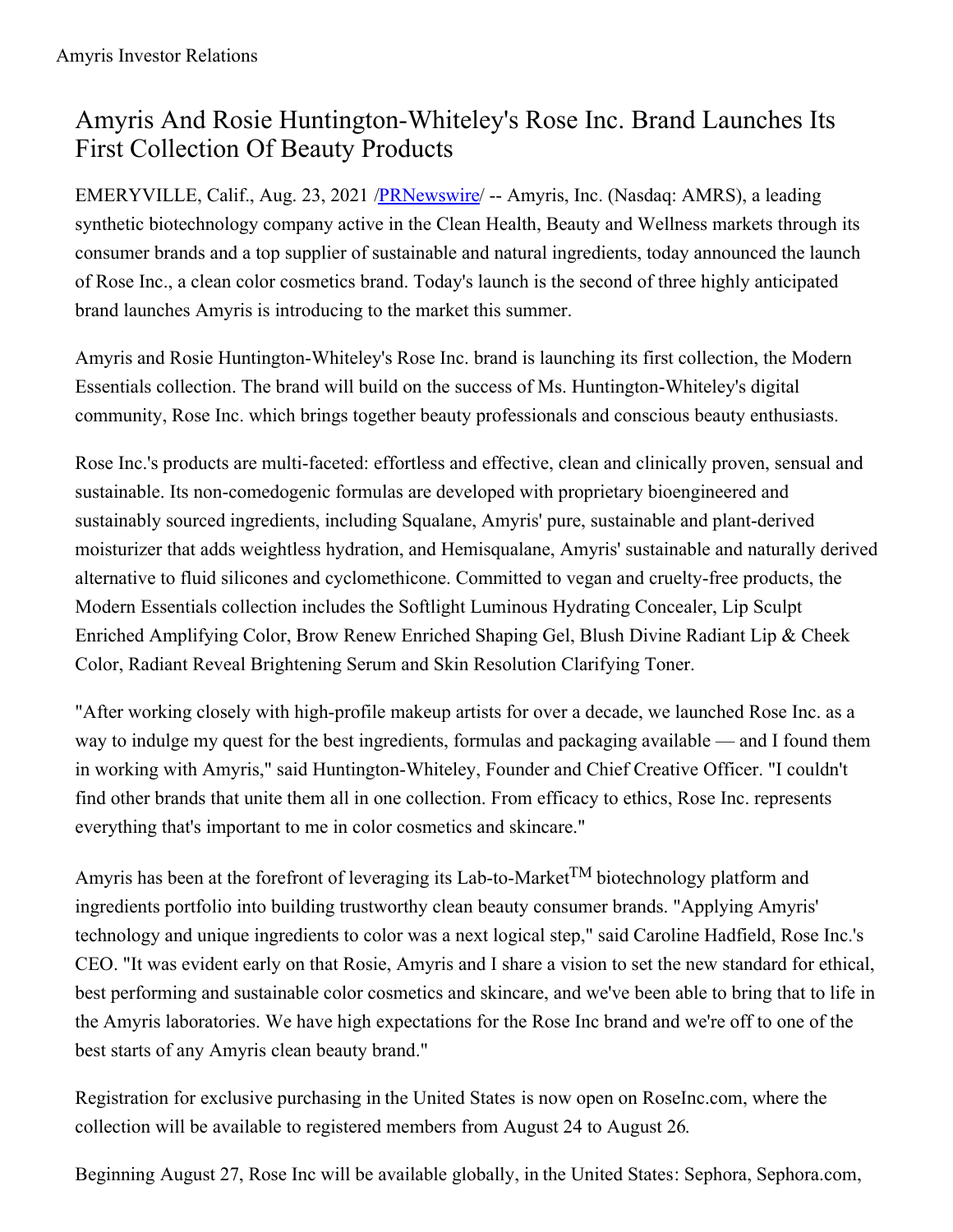RoseInc.com (8/27), Canada: Sephora, Sephora.com (8/27), United Kingdom: Space NK, SpaceNK.com (8/27), and Australia: Mecca, Mecca.com (9/28)

#### **About Rose Inc.**

Rose Inc is a leading-edge color cosmetics and skincare brand. We are about Beauty in Being. Rose Inc. unites efficacy and ethics in formulas charged by proprietary bioengineered botanicals and safe sustainably sourced ingredients. The result is equal parts effortless and effective. Clean and clinically proven. Sensual and sustainable. For more information, visit RoseInc.com and @RoseInc on Instagram and TikTok.

#### **About Amyris**

Amyris (Nasdaq: AMRS) is a science and technology leader in the research, development and production of sustainable ingredients for the Clean Health & Beauty and Flavors & Fragrances markets. Amyris uses an impressive array of exclusive technologies, including state-of-the-art machine learning, robotics and artificial intelligence. Our ingredients are included in over 20,000 products from the world's top brands, reaching more than 300 million consumers. Amyris is proud to own and operate a family of consumer brands - all built around its No Compromise® promise of clean ingredients: Biossance® clean beauty skincare, Pipette® clean baby skincare, Terasana<sup>TM</sup> and Purecane<sup>™</sup>, a zerocalorie sweetener naturally derived from sugarcane. For more information, please visit [http://www.amyris.com](https://c212.net/c/link/?t=0&l=en&o=3267050-1&h=1815079129&u=http%3A%2F%2Fwww.amyris.com%2F&a=http%3A%2F%2Fwww.amyris.com).

Amyris, the Amyris logo, No Compromise, Biossance, Pipette, Terasana, Purecane and Lab-to-Market are trademarks or registered trademarks of Amyris, Inc. in the U.S. and/or other countries.

## **Forward-Looking Statements**

*This release contains forward-looking statements, and any statements other than statements of historical fact could be deemed to be forward-looking statements. These forward-looking statements include, among other things, statements regarding Amyris' high expectations for the Rose Inc. brand, and Amyris' expectations of building on the success of Rose Inc.'s digital community. These statements are based on management's current expectations and actual results and future events may dif er materially* due to risks and uncertainties, including risks related to any delays or failures in the successful launch *of a clean skincare brand; potential delays or failures in development, production, regulatory approval and commercialization of products, risks related to Amyris' reliance on third parties; Amyris' liquidity* and ability to fund operating and capital expenses; and other risks detailed from time to time in filings *Amyris makes with the Securities and Exchange Commission, including Annual Reports on Form 10-K, Quarterly Reports on Form 10-Q and Current Reports on Form 8-K. Amyris disclaims any obligation to update information contained in these forward-looking statements, whether as a result of new information, future events, or otherwise.*

## **Investor Contact:**

Argot Partners